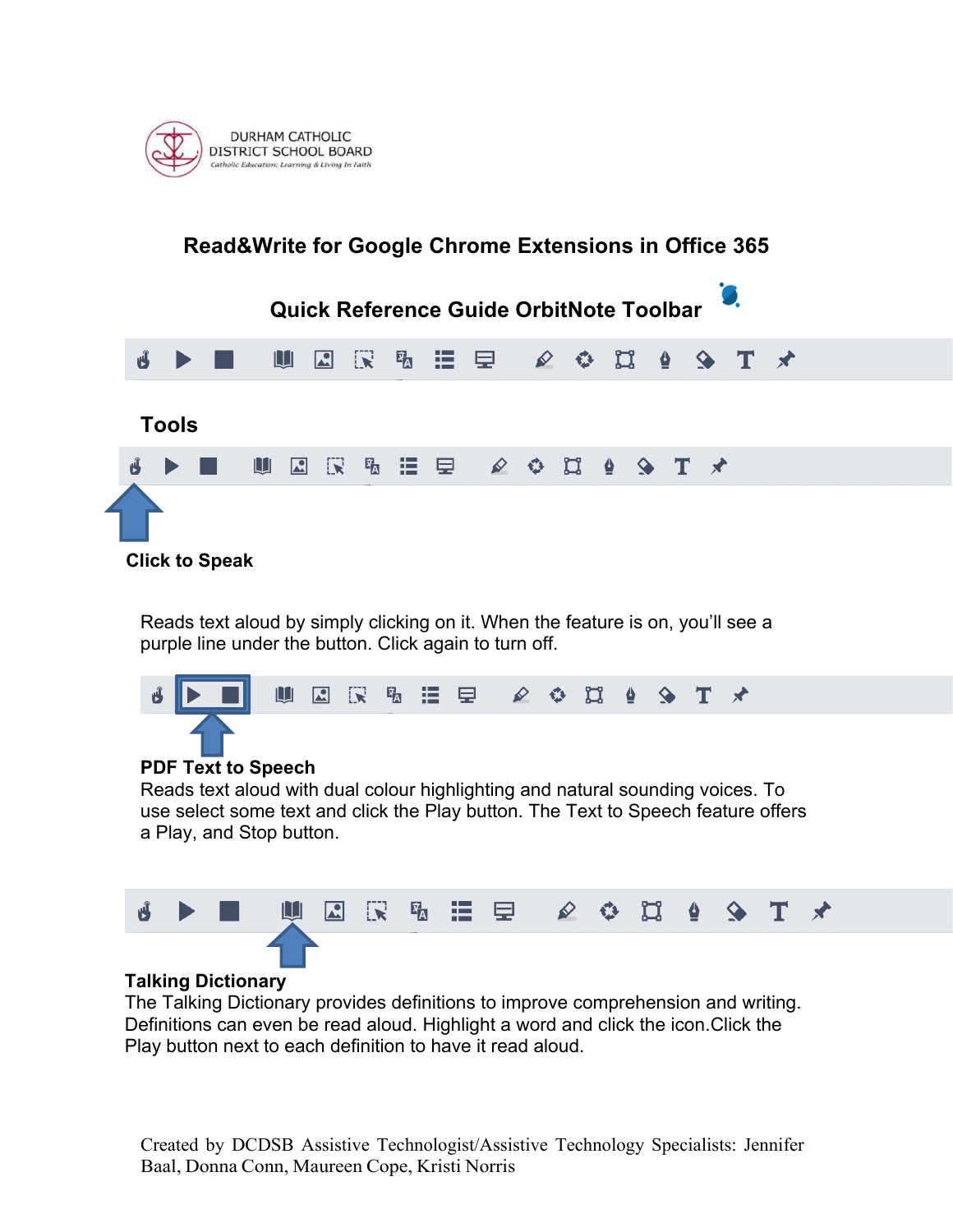

### **Picture Dictionary**

Picture Dictionary displays images from Widget Symbols to help support fluency and understanding. Highlight the word then click the icon to see the related symbol.



# **Screenshot Reader**

Converts inaccessible text to accessible text through OCR (ocular character recognition). Click on the screenshot reader icon and then drag your mouse to draw a rectangle around any inaccessible text to OCR it on demand.



## **Translator**

Allows single words to be translated into a wide selection of languages. Language can be selected in the Options menu.



## **Vocabulary List**

Builds vocabulary lists in a Word Online document, including selected words, dictionary definitions and images from Widget Symbols, and a column for notes.



## **Screen Masking**

Tints your screen and provides a reading light that follows your cursor, to help you focus on the text.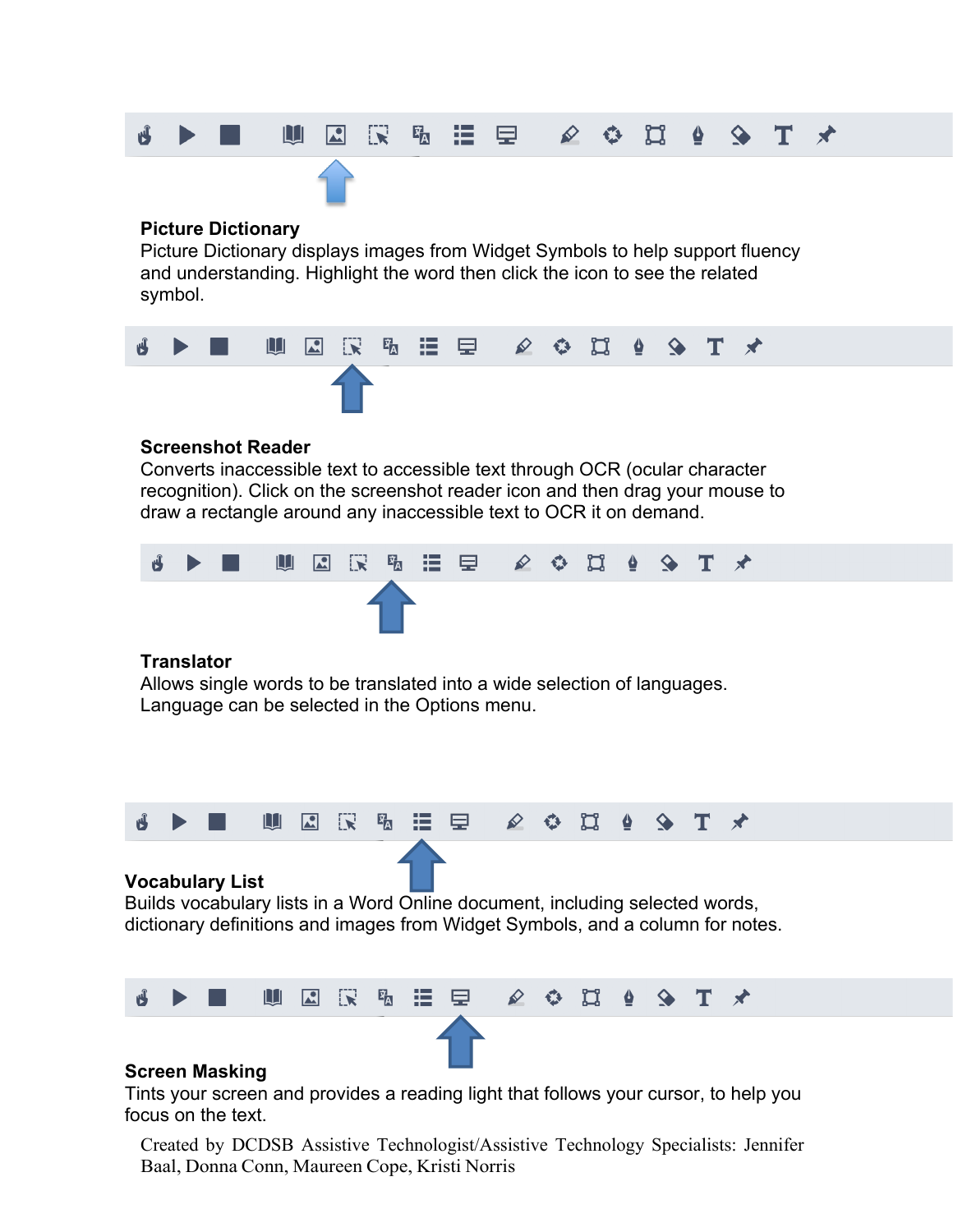#### rĴ UBR 弘 洼 厚 ✿ ជ T  $\rightarrow$  $\mathscr{D}$

# **Highlights**

Allows users to highlight and color code sections of text on a page, to facilitate summarizing, and categorizing. Highlight some text, then click the Highlighter icon to choose the highlight icon on the toolbar.



# **Typewriter Annotation**

Allows you to type text directly on your PDF. Click on the icon and then click where you would like to place your annotation. Use the additional options to change font size or colour, save, delete, reposition or play back your annotation



# **Shapes Drawing**

Allows you to draw squares, circles and lines on your PDF. Use the additional options provided to customize the line colour, fill colour and border line thickness. Once you create an annotation, click on it to see options to delete, save or reposition.



# **Freehand Drawing**

Allows you to scribble or freehand annotate on your PDF. Use the additional options provided to customize the colour and thickness of the line. Once you create an annotation click on it to see options to delete, save or reposition. The eraser allows you to delete symbols and shapes.